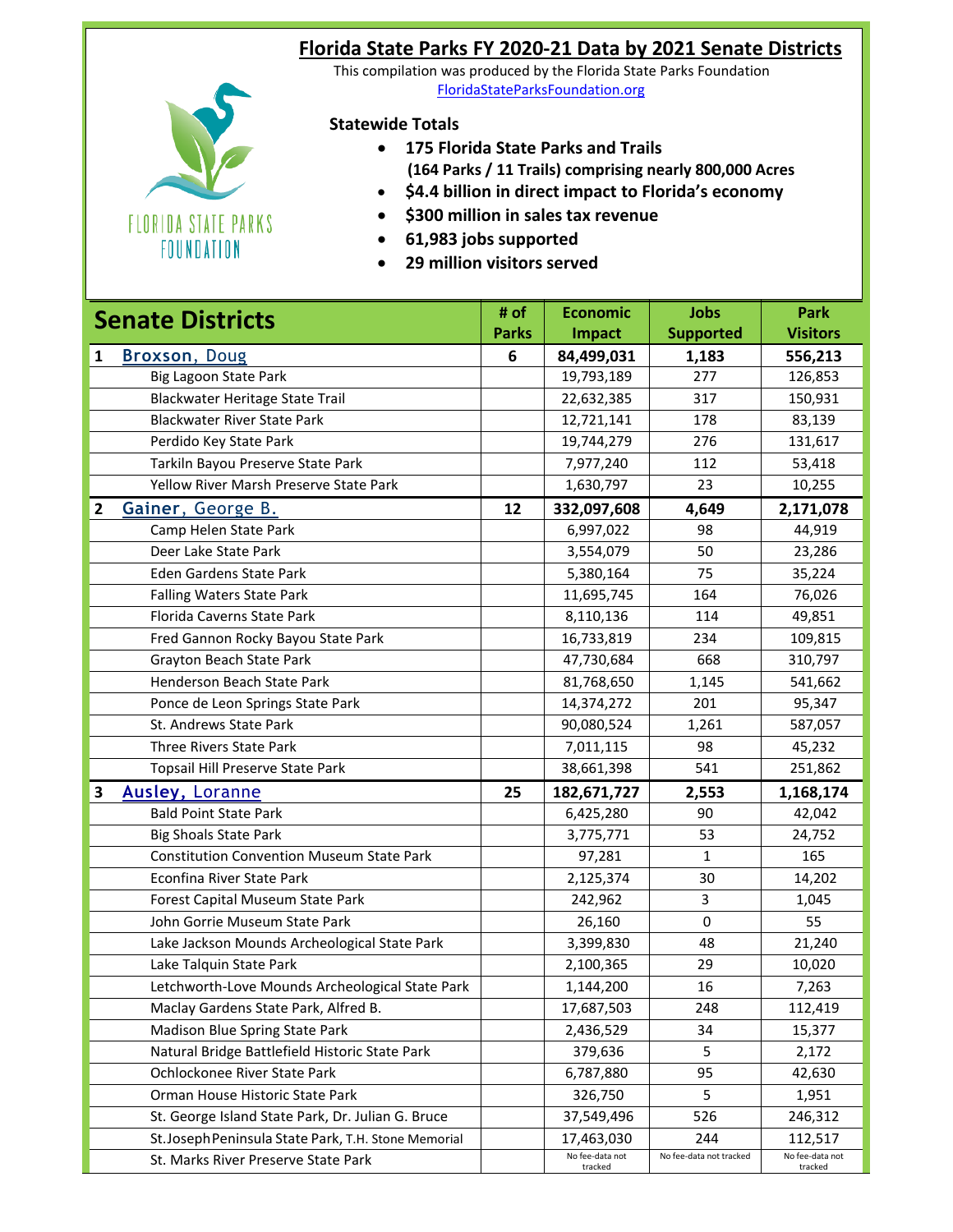| <b>Senate Districts</b> |                                                     | # of         | <b>Economic</b>      | <b>Jobs</b>         | <b>Park</b>          |
|-------------------------|-----------------------------------------------------|--------------|----------------------|---------------------|----------------------|
|                         |                                                     | <b>Parks</b> | <b>Impact</b>        | <b>Supported</b>    | <b>Visitors</b>      |
|                         | San Marcos de Apalache Historic State Park          |              | 219,720              | 3                   | 592                  |
|                         | Stephen Foster Folk Culture Center State Park       |              | 10,367,609           | 141                 | 60,274               |
|                         | Suwannee River State Park                           |              | 6,904,294            | 97                  | 43,841               |
|                         | Suwannee River Wilderness State Trail               |              | 666,888              | 9                   | 3,824                |
|                         | Tallahassee-St. Marks Historic Railroad State Trail |              | 32,290,190           | 452                 | 213,982              |
|                         | Three Servicemen Memorial                           |              | Included in<br>Orman | Included in Orman   | Included in<br>Orman |
|                         | Torreya State Park                                  |              | 8,322,304            | 117                 | 52,102               |
|                         | Wakulla Springs State Park, Edward Ball             |              | 21,932,675           | 307                 | 139,397              |
| 4                       | Bean, Aaron                                         | 9            | 207,403,119          | 2,904               | 1,374,896            |
|                         | Amelia Island State Park                            |              | 17,182,174           | 241                 | 114,416              |
|                         | <b>Big Talbot Island State Park</b>                 |              | 58,858,642           | 824                 | 393,970              |
|                         | Fernandina Plaza State Park                         |              | Inclu.w/ Ft.Clinch   | Inclu. w/ Ft.Clinch | Inclu w/ Ft.Clinch   |
|                         | <b>Fort Clinch State Park</b>                       |              | 50,045,014           | 701                 | 328,710              |
|                         | Fort George Island Cultural State Park              |              | 15,249,107           | 213                 | 101,278              |
|                         | George Crady Bridge Fishing Pier State Park         |              | 45,867,237           | 642                 | 307,256              |
|                         | Little Talbot Island State Park                     |              | 16,304,362           | 228                 | 104,498              |
|                         | Pumpkin Hill Creek Preserve State Park              |              | 3,822,241            | 54                  | 24,270               |
|                         | Yellow Bluff Fort Historic State Park               |              | 74,342               | $\mathbf{1}$        | 498                  |
| 5                       | <b>Bradley, Jennifer</b>                            | 24           | 747,081,589          | 10,456              | 4,936,590            |
|                         | Anderson's Landing                                  |              | In w/ Manatee        | In w/ Manatee       | In w/ Manatee        |
|                         | <b>Big Shoals State Park</b>                        |              | 3,775,771            | 53                  | 24,752               |
|                         | Cedar Key Museum State Park                         |              | 105,617              | 1                   | 140                  |
|                         | Cedar Key Scrub State Reserve                       |              | 1,795,542            | 25                  | 12,028               |
|                         | Cross Florida Greenway, Marjory Harris Carr         |              | 500,109,235          | 7,002               | 3,327,418            |
|                         | <b>Fanning Springs State Park</b>                   |              | 12,055,796           | 169                 | 78,066               |
|                         | Gilchrist Blue Springs State Park, Ruth B. Kirby    |              | 16,057,692           | 225                 | 102,892              |
|                         | Gold Head Branch State Park, Mike Roess             |              | 14,772,696           | 207                 | 93,084               |
|                         | Ichetucknee Springs State Park                      |              | 36,921,829           | 517                 | 247,171              |
|                         | Ichetucknee Trace                                   |              | In w/ Ich. Springs   | In w/ Ich. Springs  | In w/ Ich. Springs   |
|                         | Lafayette Blue Springs State Park                   |              | 1,833,694            | 26                  | 11,736               |
|                         | Manatee Springs State Park                          |              | 30,332,450           | 425                 | 198,155              |
|                         | Nature Coast State Trail                            |              | 21,669,259           | 303                 | 143,988              |
|                         | O'Leno State Park                                   |              | 16,297,822           | 228                 | 108,903              |
|                         | Olustee Battlefield Historic State Park             |              | 3,194,442            | 45                  | 20,847               |
|                         | Palatka-to-Lake Butler State Trail                  |              | 11,641,583           | 163                 | 72,467               |
|                         | Peacock Springs State Park, Wes Skiles              |              | 3,056,366            | 43                  | 20,036               |
|                         | Rainbow Springs State Park                          |              | 41,115,120           | 576                 | 273,309              |
|                         | River Rise Preserve State Park                      |              | 1,819,726            | 25                  | 12,190               |
|                         | Stephen Foster Folk Culture Center State Park       |              | 10,367,609           | 141                 | 60,274               |
|                         | Suwannee River State Park                           |              | 6,904,294            | 97                  | 43,841               |
|                         | Suwannee River Wilderness State Trail               |              | 666,888              | 9                   | 3,824                |
|                         | Troy Spring State Park                              |              | 1,738,942            | 24                  | 9,534                |
|                         | Waccasassa Bay Preserve State Park                  |              | 10,849,216           | 152                 | 71,935               |
| 6                       | Gibson, Audrey                                      | 0            |                      |                     |                      |
| 7                       | Hutson, Travis                                      | 13           | 374,056,662          | 5,240               | 2,473,748            |
|                         | Addison Blockhouse Historic State Park              |              | In w/ Tomoca         | In w/ Tomoca        | In w/ Tomoca         |
|                         | Anastasia State Park                                |              | 146,778,046          | 2,055               | 974,401              |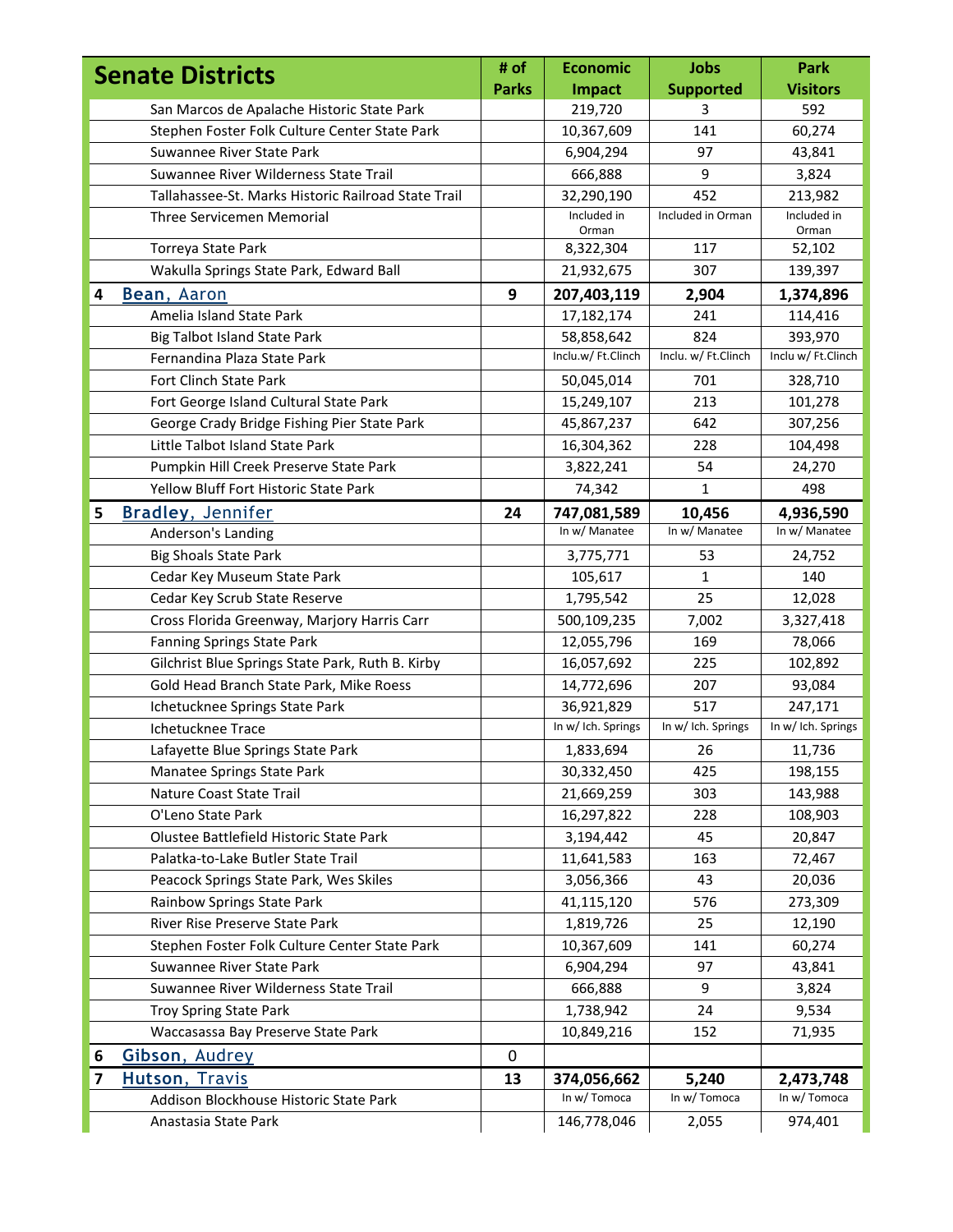| <b>Senate Districts</b>                                  | # of           | <b>Economic</b> | <b>Jobs</b>      | <b>Park</b>     |
|----------------------------------------------------------|----------------|-----------------|------------------|-----------------|
|                                                          | <b>Parks</b>   | <b>Impact</b>   | <b>Supported</b> | <b>Visitors</b> |
| <b>Bulow Creek State Park</b>                            |                | 24,542,859      | 344              | 164,408         |
| <b>Bulow Plantation Ruins Historic State Park</b>        |                | 5,631,575       | 79               | 37,342          |
| De Leon Springs State Park                               |                | 30,252,784      | 424              | 198,773         |
| Faver-Dykes State Park                                   |                | 6,336,069       | 89               | 39,179          |
| Fort Mose Historic State Park                            |                | 13,184,845      | 185              | 88,170          |
| Gamble Rogers Memorial State Recreation Area at          |                | 28,553,686      | 400              | 186,684         |
| Flagler Beach                                            |                |                 |                  |                 |
| Haw Creek Preserve State Park                            |                | 768,047         | 11               | 5,145           |
| North Peninsula State Park                               |                | 50,765,120      | 711              | 340,066         |
| Palatka-to-St. Augustine State Trail                     |                | 13,275,274      | 186              | 88,741          |
| Tomoka State Park                                        |                | 30,130,200      | 422              | 195,678         |
| Washington Oaks Gardens State Park                       |                | 23,838,157      | 334              | 155,161         |
| Perry, Keith<br>8                                        | 16             | 706,479,211     | 9,891            | 4,673,959       |
| Cross Florida Greenway, Marjory Harris Carr              |                | 500,109,235     | 7,002            | 3,327,418       |
| Devil's Millhopper Geological State Park                 |                | 3,854,143       | 54               | 24,734          |
| Dudley Farm Historic State Park                          |                | 2,828,455       | 40               | 15,860          |
| Dunns Creek State Park                                   |                | 4,872,026       | 68               | 31,554          |
| Gainesville-to-Hawthorne State Trail                     |                | 3,502,860       | 49               | 23,465          |
| Haw Creek Preserve State Park                            |                | 768,047         | 11               | 5,145           |
| Marjorie Kinnan Rawlings Historic State Park             |                | 3,199,470       | 45               | 17,087          |
| O'Leno State Park                                        |                | 16,297,822      | 228              | 108,903         |
| Palatka-to-Lake Butler State Trail                       |                | 11,641,583      | 163              | 72,467          |
| Palatka-to-St. Augustine State Trail                     |                | 13,275,274      | 186              | 88,741          |
| Paynes Prairie Preserve State Park                       |                | 32,653,173      | 457              | 218,485         |
| Price's Scrub                                            |                | In w/ Paynes    | In w/ Paynes     | In w/ Paynes    |
| Ravine Gardens State Park                                |                | 50,105,030      | 701              | 329,930         |
| River Rise Preserve State Park                           |                | 1,819,726       | 25               | 12,190          |
| San Felasco Hammock Preserve State Park                  |                | 8,367,609       | 117              | 52,790          |
| Silver Springs State Park                                |                | 53,184,758      | 745              | 345,190         |
| <b>Brodeur</b> , Jason<br>9                              | 5              | 161,042,895     | 2,254            | 1,061,437       |
| <b>Blue Spring State Park</b>                            |                | 84,490,415      | 1,183            | 559,835         |
| Hontoon Island State Park                                |                | 5,945,683       | 83               | 38,264          |
| Lower Wekiva River Preserve State Park                   |                | 5,672,946       | 79               | 38,002          |
| Rock Springs Run State Reserve                           |                | 6,449,091       | 90               | 42,589          |
| Wekiwa Springs State Park                                |                | 58,484,760      | 819              | 382,747         |
| 10 Simpson, Wilton                                       | 9              | 697,868,028     | 9,769            | 4,606,347       |
| Cross Florida Greenway, Marjory Harris Carr              |                | 500,109,235     | 7,002            | 3,327,418       |
| Crystal River Archaeological State Park                  |                | 11,739,560      | 164              | 77,173          |
| Crystal River Preserve State Park                        |                | 34,618,450      | 485              | 229,574         |
| Fort Cooper State Park                                   |                | 14,596,720      | 204              | 96,083          |
| Homosassa Springs Wildlife State Park, Ellie<br>Schiller |                | 29,735,247      | 416              | 184,034         |
| Weeki Wachee Springs State Park                          |                | 20,462,006      | 286              | 123,757         |
| Werner-Boyce Salt Springs State Park                     |                | 4,556,089       | 64               | 19,626          |
| Withlacoochee State Trail                                |                | 73,588,176      | 1,030            | 491,993         |
| Yulee Sugar Mill Ruins Historic State Park               |                | 8,462,545       | 118              | 56,689          |
| 11 Bracy, Randolph                                       | $\overline{2}$ | 64,933,851      | 909              | 425,336         |
| Rock Springs Run State Reserve                           |                | 6,449,091       | 90               | 42,589          |
| Wekiwa Springs State Park                                |                | 58,484,760      | 819              | 382,747         |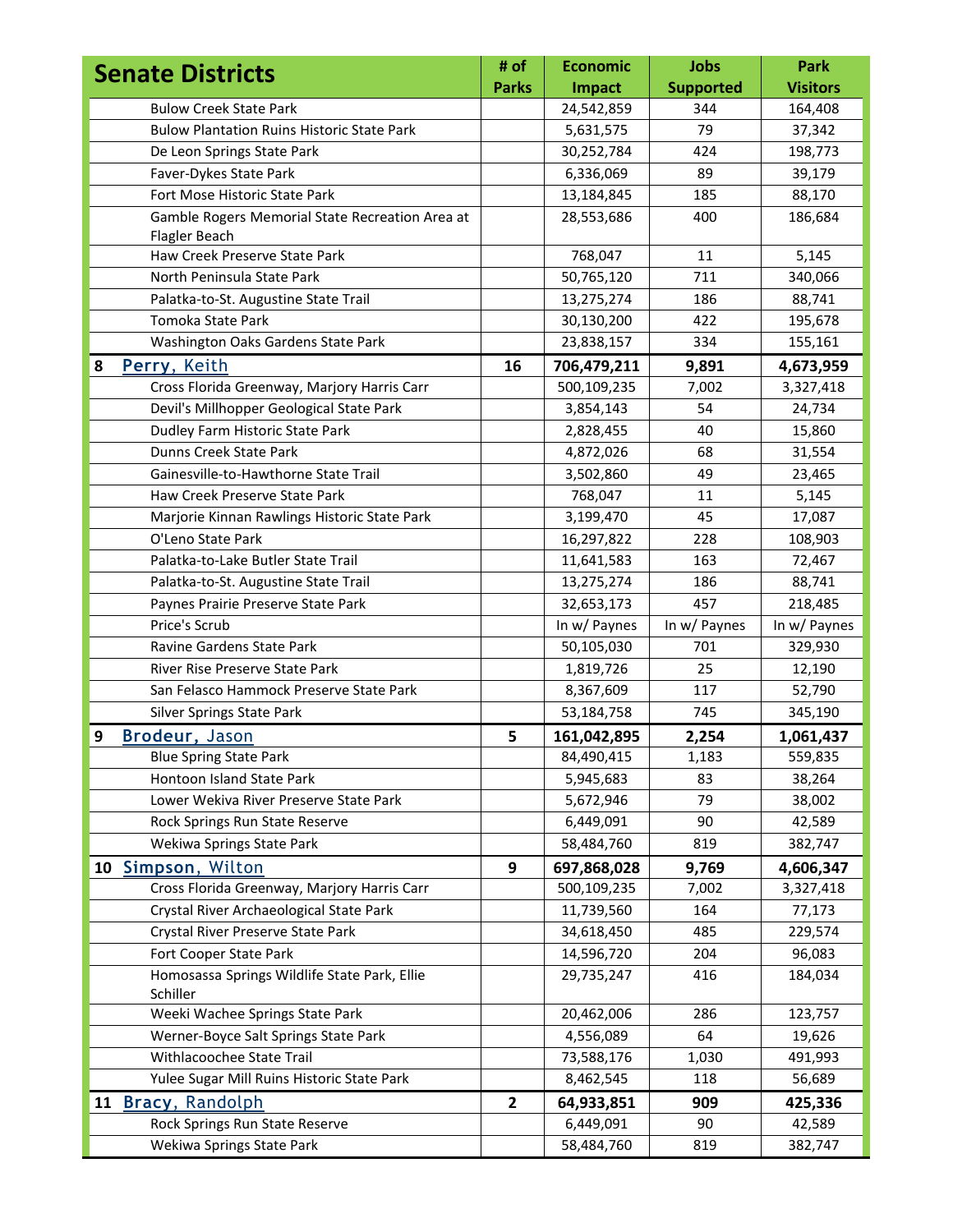| <b>Parks</b><br><b>Supported</b><br><b>Impact</b><br>12 Baxley, Dennis<br>9<br>680,455,878<br>9,527<br><b>Blue Spring State Park</b><br>84,490,415<br>1,183<br>Cross Florida Greenway, Marjory Harris Carr<br>500,109,235<br>7,002<br>Dade Battlefield Historic State Park<br>6,324,401<br>89<br>General James A. Van Fleet State Trail<br>56<br>3,982,652<br>Hontoon Island State Park<br>83<br>5,945,683<br>Lake Griffin State Park<br>126<br>8,996,695<br>Lower Wekiva River Preserve State Park<br>5,672,946<br>79<br>Rock Springs Run State Reserve<br>90<br>6,449,091<br>Wekiwa Springs State Park<br>58,484,760<br>819<br>13 Stewart, Linda<br>0<br>14 Wright, Tom A.<br>0<br>15 Torres, Victor M., Jr.<br>$\overline{2}$<br>273<br>19,491,244<br>Kissimmee Prairie Preserve State Park<br>102<br>7,269,963<br>12,221,281<br>171<br>Lake Kissimmee State Park<br>16 Hooper, Ed<br>$\overline{\mathbf{4}}$<br>284,785,254<br>3,987<br>Anclote Key Preserve State Park<br>29,885,705<br>418 | <b>Visitors</b><br>4,512,776<br>559,835<br>3,327,418<br>40,442<br>25,597<br>38,264<br>57,882<br>38,002<br>42,589<br>382,747 |
|--------------------------------------------------------------------------------------------------------------------------------------------------------------------------------------------------------------------------------------------------------------------------------------------------------------------------------------------------------------------------------------------------------------------------------------------------------------------------------------------------------------------------------------------------------------------------------------------------------------------------------------------------------------------------------------------------------------------------------------------------------------------------------------------------------------------------------------------------------------------------------------------------------------------------------------------------------------------------------------------------|-----------------------------------------------------------------------------------------------------------------------------|
|                                                                                                                                                                                                                                                                                                                                                                                                                                                                                                                                                                                                                                                                                                                                                                                                                                                                                                                                                                                                  |                                                                                                                             |
|                                                                                                                                                                                                                                                                                                                                                                                                                                                                                                                                                                                                                                                                                                                                                                                                                                                                                                                                                                                                  |                                                                                                                             |
|                                                                                                                                                                                                                                                                                                                                                                                                                                                                                                                                                                                                                                                                                                                                                                                                                                                                                                                                                                                                  |                                                                                                                             |
|                                                                                                                                                                                                                                                                                                                                                                                                                                                                                                                                                                                                                                                                                                                                                                                                                                                                                                                                                                                                  |                                                                                                                             |
|                                                                                                                                                                                                                                                                                                                                                                                                                                                                                                                                                                                                                                                                                                                                                                                                                                                                                                                                                                                                  |                                                                                                                             |
|                                                                                                                                                                                                                                                                                                                                                                                                                                                                                                                                                                                                                                                                                                                                                                                                                                                                                                                                                                                                  |                                                                                                                             |
|                                                                                                                                                                                                                                                                                                                                                                                                                                                                                                                                                                                                                                                                                                                                                                                                                                                                                                                                                                                                  |                                                                                                                             |
|                                                                                                                                                                                                                                                                                                                                                                                                                                                                                                                                                                                                                                                                                                                                                                                                                                                                                                                                                                                                  |                                                                                                                             |
|                                                                                                                                                                                                                                                                                                                                                                                                                                                                                                                                                                                                                                                                                                                                                                                                                                                                                                                                                                                                  |                                                                                                                             |
|                                                                                                                                                                                                                                                                                                                                                                                                                                                                                                                                                                                                                                                                                                                                                                                                                                                                                                                                                                                                  |                                                                                                                             |
|                                                                                                                                                                                                                                                                                                                                                                                                                                                                                                                                                                                                                                                                                                                                                                                                                                                                                                                                                                                                  |                                                                                                                             |
|                                                                                                                                                                                                                                                                                                                                                                                                                                                                                                                                                                                                                                                                                                                                                                                                                                                                                                                                                                                                  |                                                                                                                             |
|                                                                                                                                                                                                                                                                                                                                                                                                                                                                                                                                                                                                                                                                                                                                                                                                                                                                                                                                                                                                  |                                                                                                                             |
|                                                                                                                                                                                                                                                                                                                                                                                                                                                                                                                                                                                                                                                                                                                                                                                                                                                                                                                                                                                                  | 121,022                                                                                                                     |
|                                                                                                                                                                                                                                                                                                                                                                                                                                                                                                                                                                                                                                                                                                                                                                                                                                                                                                                                                                                                  | 44,393                                                                                                                      |
|                                                                                                                                                                                                                                                                                                                                                                                                                                                                                                                                                                                                                                                                                                                                                                                                                                                                                                                                                                                                  | 76,629                                                                                                                      |
|                                                                                                                                                                                                                                                                                                                                                                                                                                                                                                                                                                                                                                                                                                                                                                                                                                                                                                                                                                                                  | 1,881,345                                                                                                                   |
|                                                                                                                                                                                                                                                                                                                                                                                                                                                                                                                                                                                                                                                                                                                                                                                                                                                                                                                                                                                                  | 199,604                                                                                                                     |
| Caladesi Island State Park<br>27,608,500<br>387                                                                                                                                                                                                                                                                                                                                                                                                                                                                                                                                                                                                                                                                                                                                                                                                                                                                                                                                                  | 180,040                                                                                                                     |
| Honeymoon Island State Park<br>222,734,960<br>3,118                                                                                                                                                                                                                                                                                                                                                                                                                                                                                                                                                                                                                                                                                                                                                                                                                                                                                                                                              | 1,482,075                                                                                                                   |
| Werner-Boyce Salt Springs State Park<br>64<br>4,556,089                                                                                                                                                                                                                                                                                                                                                                                                                                                                                                                                                                                                                                                                                                                                                                                                                                                                                                                                          | 19,626                                                                                                                      |
| 17 Mayfield, Debbie<br>3<br>112,684,284<br>1,577                                                                                                                                                                                                                                                                                                                                                                                                                                                                                                                                                                                                                                                                                                                                                                                                                                                                                                                                                 | 741,167                                                                                                                     |
| No fee-Not<br>No fee-Not<br>Indian River Lagoon Preserve State Park<br>Developed<br>Developed                                                                                                                                                                                                                                                                                                                                                                                                                                                                                                                                                                                                                                                                                                                                                                                                                                                                                                    | No fee-Not<br>Developed                                                                                                     |
| St. Sebastian River Preserve State Park<br>4,158,568<br>58                                                                                                                                                                                                                                                                                                                                                                                                                                                                                                                                                                                                                                                                                                                                                                                                                                                                                                                                       | 23,522                                                                                                                      |
| Sebastian Inlet State Park<br>108,525,716<br>1,519                                                                                                                                                                                                                                                                                                                                                                                                                                                                                                                                                                                                                                                                                                                                                                                                                                                                                                                                               | 717,645                                                                                                                     |
| 18 Cruz, Janet<br>0                                                                                                                                                                                                                                                                                                                                                                                                                                                                                                                                                                                                                                                                                                                                                                                                                                                                                                                                                                              |                                                                                                                             |
| Rouson, Darryl Ervin<br>19<br>$\mathbf{2}$<br>11<br>768,390                                                                                                                                                                                                                                                                                                                                                                                                                                                                                                                                                                                                                                                                                                                                                                                                                                                                                                                                      | 4,083                                                                                                                       |
| No fee-Not<br>No fee-Not<br>Cockroach Bay                                                                                                                                                                                                                                                                                                                                                                                                                                                                                                                                                                                                                                                                                                                                                                                                                                                                                                                                                        | No fee-Not                                                                                                                  |
| Developed<br>Developed<br>Ybor City Museum State Park<br>768,390<br>11                                                                                                                                                                                                                                                                                                                                                                                                                                                                                                                                                                                                                                                                                                                                                                                                                                                                                                                           | Developed<br>4,083                                                                                                          |
| 20 Burgess, Danny<br>$\mathbf{2}$<br>46,011,655<br>644                                                                                                                                                                                                                                                                                                                                                                                                                                                                                                                                                                                                                                                                                                                                                                                                                                                                                                                                           | 297,662                                                                                                                     |
| Colt Creek State Park<br>9,428,775<br>132                                                                                                                                                                                                                                                                                                                                                                                                                                                                                                                                                                                                                                                                                                                                                                                                                                                                                                                                                        | 60,162                                                                                                                      |
| 512<br>Hillsborough River State Park<br>36,582,880                                                                                                                                                                                                                                                                                                                                                                                                                                                                                                                                                                                                                                                                                                                                                                                                                                                                                                                                               | 237,500                                                                                                                     |
|                                                                                                                                                                                                                                                                                                                                                                                                                                                                                                                                                                                                                                                                                                                                                                                                                                                                                                                                                                                                  |                                                                                                                             |
| 21 Boyd, Jim<br>11<br>155,788,577<br>2,181<br>Alafia River State Park<br>376                                                                                                                                                                                                                                                                                                                                                                                                                                                                                                                                                                                                                                                                                                                                                                                                                                                                                                                     | 997,595<br>176,579                                                                                                          |
| 26,827,845<br>In $w/Lk$ .<br>In w/ Lk. Manatee<br><b>Beker-South Fork State Park</b>                                                                                                                                                                                                                                                                                                                                                                                                                                                                                                                                                                                                                                                                                                                                                                                                                                                                                                             | In $w/Lk$ .                                                                                                                 |
| Manatee                                                                                                                                                                                                                                                                                                                                                                                                                                                                                                                                                                                                                                                                                                                                                                                                                                                                                                                                                                                          | Manatee                                                                                                                     |
| Egmont Key State Park<br>468<br>33,420,059                                                                                                                                                                                                                                                                                                                                                                                                                                                                                                                                                                                                                                                                                                                                                                                                                                                                                                                                                       | 223,433                                                                                                                     |
| Gamble Plantation Historic State Park, Judah P.<br>42<br>2,980,900                                                                                                                                                                                                                                                                                                                                                                                                                                                                                                                                                                                                                                                                                                                                                                                                                                                                                                                               | 13,633                                                                                                                      |
| Benjamin Confederate Memorial at                                                                                                                                                                                                                                                                                                                                                                                                                                                                                                                                                                                                                                                                                                                                                                                                                                                                                                                                                                 |                                                                                                                             |
| 158<br>Lake Manatee State Park<br>11,297,857                                                                                                                                                                                                                                                                                                                                                                                                                                                                                                                                                                                                                                                                                                                                                                                                                                                                                                                                                     | 72,473                                                                                                                      |
| Little Manatee River State Park<br>10,595,603<br>148                                                                                                                                                                                                                                                                                                                                                                                                                                                                                                                                                                                                                                                                                                                                                                                                                                                                                                                                             | 68,427                                                                                                                      |
| Madira Bickel Mound State Archeological Site<br>43,441<br>1                                                                                                                                                                                                                                                                                                                                                                                                                                                                                                                                                                                                                                                                                                                                                                                                                                                                                                                                      | 291                                                                                                                         |
| Myakka River State Park<br>58,728,225<br>822                                                                                                                                                                                                                                                                                                                                                                                                                                                                                                                                                                                                                                                                                                                                                                                                                                                                                                                                                     | 363,535                                                                                                                     |
| Skyway Fishing Pier State Park<br>11,811,348<br>165                                                                                                                                                                                                                                                                                                                                                                                                                                                                                                                                                                                                                                                                                                                                                                                                                                                                                                                                              | 79,122                                                                                                                      |
| Terra Ceia Preserve State Park<br>68,072<br>$\mathbf{1}$                                                                                                                                                                                                                                                                                                                                                                                                                                                                                                                                                                                                                                                                                                                                                                                                                                                                                                                                         | ?                                                                                                                           |
| 15,227<br>Wingate Creek State Park (Beker-Wingate)<br>0                                                                                                                                                                                                                                                                                                                                                                                                                                                                                                                                                                                                                                                                                                                                                                                                                                                                                                                                          | 102                                                                                                                         |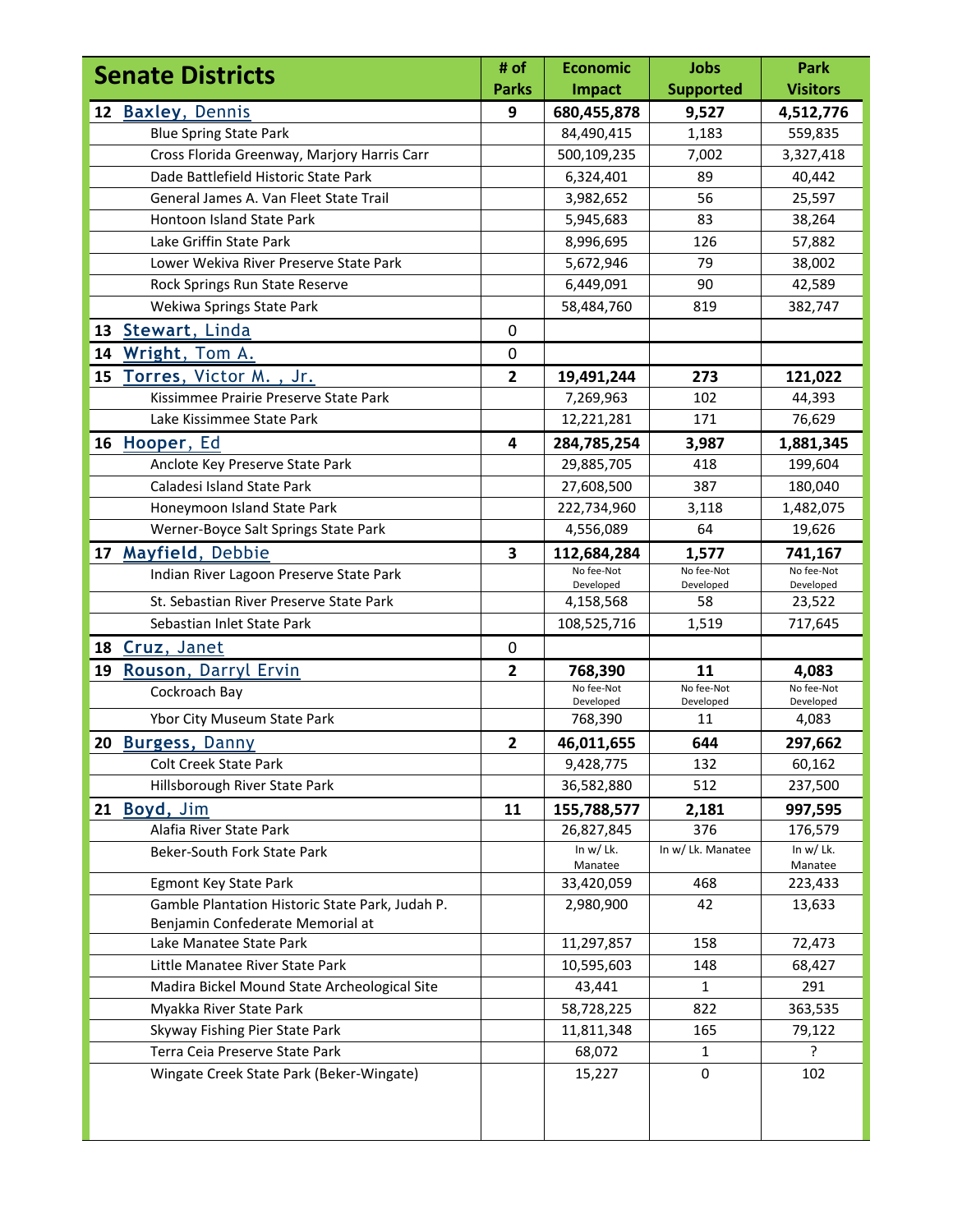| <b>Senate Districts</b> |                                                                    | # of                    | <b>Economic</b> | <b>Jobs</b>      | Park            |
|-------------------------|--------------------------------------------------------------------|-------------------------|-----------------|------------------|-----------------|
|                         |                                                                    | <b>Parks</b>            | <b>Impact</b>   | <b>Supported</b> | <b>Visitors</b> |
|                         | 22 Stargel, Kelli                                                  | 3                       | 35,235,107      | 493              | 228,377         |
|                         | Catfish Creek Preserve State Park, Allen David<br><b>Broussard</b> |                         | 740,673         | 10               | 4,021           |
|                         | General James A. Van Fleet State Trail                             |                         | 3,982,652       | 56               | 25,597          |
|                         | Lake Louisa State Park                                             |                         | 30,511,782      | 427              | 198,759         |
|                         | 23 Gruters, Joe                                                    | 5                       | 161,526,800     | 2,261            | 1,035,234       |
|                         | Charlotte Harbor Preserve State Park                               |                         | 39,273,067      | 550              | 259,444         |
|                         | Don Pedro Island State Park                                        |                         | 13,816,550      | 193              | 90,159          |
|                         | Myakka River State Park                                            |                         | 58,728,225      | 822              | 363,535         |
|                         | Oscar Scherer State Park                                           |                         | 29,977,616      | 420              | 191,139         |
|                         | Stump Pass Beach State Park                                        |                         | 19,731,342      | 276              | 130,957         |
|                         | 24 Brandes, Jeff                                                   | $\mathbf{1}$            | 11,811,348      | 165              | 79,122          |
|                         | Skyway Fishing Pier State Park                                     |                         | 11,811,348      | 165              | 79,122          |
|                         | 25 Harrell, Gayle                                                  | $\overline{\mathbf{z}}$ | 134,265,547     | 1,880            | 875,978         |
|                         | Atlantic Ridge Preserve State Park                                 |                         | 2,784,153       | 39               | 18,042          |
|                         | <b>Avalon State Park</b>                                           |                         | 29,165,820      | 408              | 194,651         |
|                         | Fort Pierce Inlet State Park                                       |                         | 41,301,468      | 578              | 272,288         |
|                         | Jonathan Dickinson State Park                                      |                         | 43,776,520      | 613              | 283,118         |
|                         | St. Lucie Inlet Preserve State Park                                |                         | 2,188,216       | 31               | 12,231          |
|                         | Savannas Preserve State Park                                       |                         | 7,914,523       | 111              | 47,853          |
|                         | Seabranch Preserve State Park                                      |                         | 7,134,847       | 100              | 47,795          |
|                         | 26 Albritton, Ben                                                  | 8                       | 95,335,454      | 1,335            | 617,146         |
|                         | Catfish Creek Preserve State Park, Allen David                     |                         | 740,673         | 10               | 4,021           |
|                         | <b>Broussard</b>                                                   |                         |                 |                  |                 |
|                         | Charlotte Harbor Preserve State Park                               |                         | 39,273,067      | 550              | 259,444         |
|                         | Highlands Hammock State Park                                       |                         | 31,790,502      | 445              | 207,819         |
|                         | Kissimmee Prairie Preserve State Park                              |                         | 7,269,963       | 102              | 44,393          |
|                         | Lake June-in-Winter Scrub Preserve State Park                      |                         | 2,292,353       | 32               | 14,885          |
|                         | Lake Kissimmee State Park                                          |                         | 12,221,281      | 171              | 76,629          |
|                         | Okeechobee Battlefield Historic Stat Park                          |                         | 251,089         | 4                | 1,682           |
|                         | Paynes Creek Historic State Park                                   |                         | 1,496,526       | 21               | 8,273           |
|                         | 27 Rodrigues, Ray Wesley                                           | $\overline{7}$          | 285,248,515     | 3,994            | 1,881,289       |
|                         | Cayo Costa State Park                                              |                         | 21,848,634      | 306              | 141,863         |
|                         | Charlotte Harbor Preserve State Park                               |                         | 39,273,067      | 550              | 259,444         |
|                         | Estero Bay Preserve State Park                                     |                         | 4,763,770       | 67               | 31,044          |
|                         | Gasparilla Island State Park                                       |                         | 35,740,340      | 500              | 236,289         |
|                         | Koreshan State Historic Site                                       |                         | 51,829,078      | 726              | 334,488         |
|                         | Lovers Key State Park                                              |                         | 131,210,538     | 1,837            | 874,255         |
|                         | Mound Key Archeological State Park                                 |                         | 583,088         | 8                | 3,906           |
|                         | 28 Passidomo, Kathleen                                             | 5                       | 263,656,801     | 3,692            | 1,747,069       |
|                         | Collier-Seminole State Park                                        |                         | 15,235,411      | 213              | 96,620          |
|                         | Delnor-Wiggins Pass State Park                                     |                         | 104,694,795     | 1,466            | 695,854         |
|                         | Estero Bay Preserve State Park                                     |                         | 4,763,770       | 67               | 31,044          |
|                         | Fakahatchee Strand Preserve State Park                             |                         | 7,752,287       | 109              | 49,296          |
|                         | Lovers Key State Park                                              |                         | 131,210,538     | 1,837            | 874,255         |
|                         | 29 Polsky, Tina Scott                                              | $\mathbf 0$             |                 |                  |                 |
|                         | 30 Powell, Bobby                                                   | $\mathbf{1}$            | 21,542,966      | 302              | 139,250         |
|                         | MacArthur Beach State Park, John D.                                |                         | 21,542,966      | 302              | 139,250         |
|                         | 31 Berman, Lori                                                    | $\pmb{0}$               |                 |                  |                 |